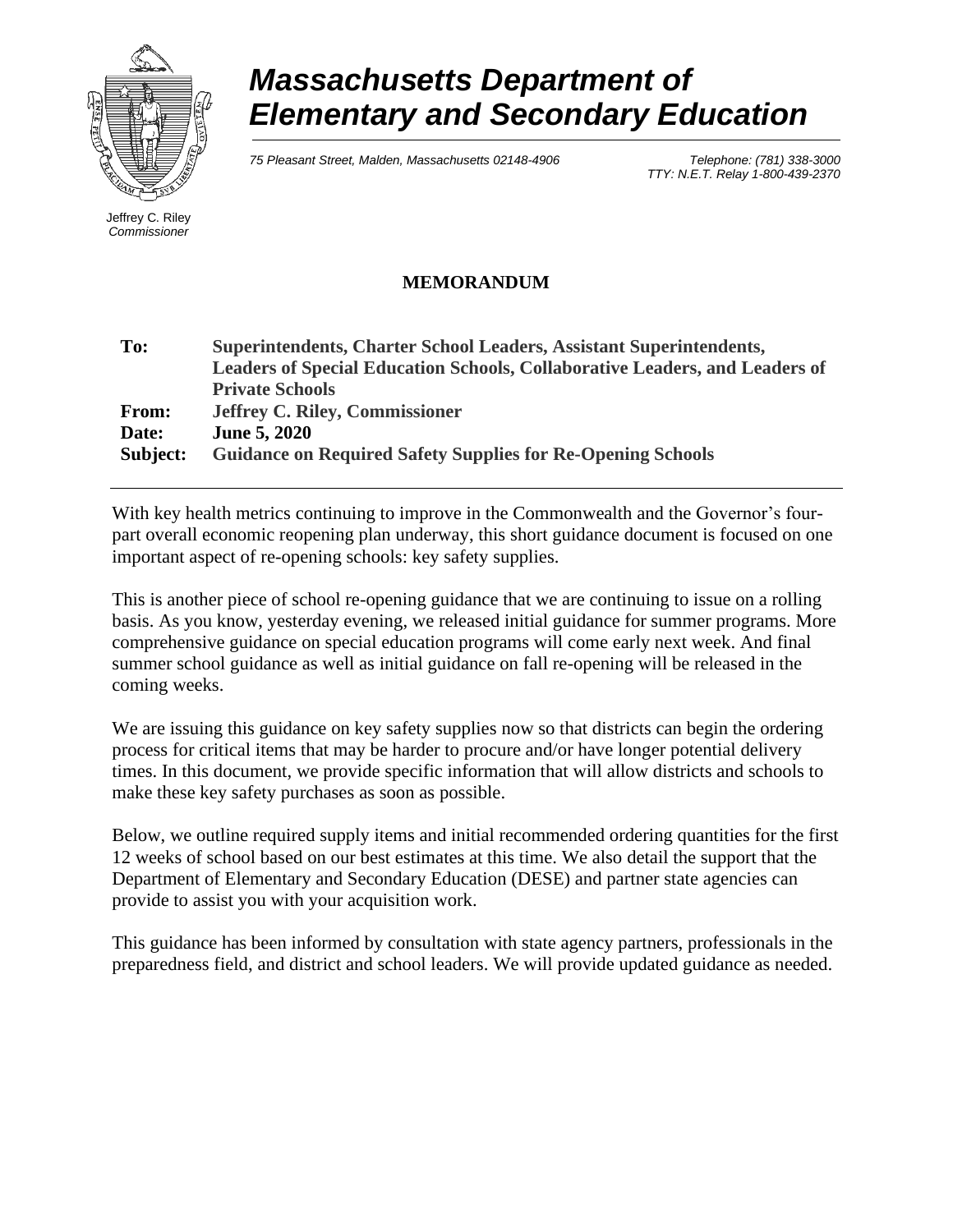# **Overview of Current Health and Safety Guidelines**

We are operating with the best information we have as of early June about how to maintain the health and safety of our students and staff in any in-person school programs and limit the risk of COVID-19 transmission. Based on federal and state guidance and recommendations available at this time, safely re-opening schools will require that the following components are in place:

**Staying home if sick:** As part of the social compact of re-opening, students and staff must stay home if they are feeling sick or have any symptom associated with COVID-19. This means that schools will need to have enhanced protocols in place for managing staff and student absences.

**Face coverings and masks:** Students and staff must wear face coverings or masks, with exceptions only for those students or staff for whom it is not safe to do so due to age, medical conditions, or other considerations. In cases in which face coverings or masks are not possible, social distancing of 6 feet is required, unless not feasible due to the personal situation. Parents will be responsible for providing students with face coverings or masks. Schools must have backup disposable masks available for students who need them. Staff may choose to wear their own mask or one provided by the school.

**Frequent hand washing and hand sanitizing:** All students and staff must engage in frequent handwashing, including upon arrival, before and after meals, after bathroom use, after coughing or sneezing, and before dismissal. Protocols must be established for effective handwashing in which individuals use soap and water to wash all surfaces of their hands for at least 20 seconds, wait for visible lather, rinse thoroughly, and dry with an individual disposable towel. If handwashing is not available, hand sanitizer with at least 60 percent alcohol content can be used.

**Maintaining 6 feet of separation at all times:** All students and staff must maintain a social distance of 6 feet to the greatest extent possible. Desks must be spaced at least 6 feet apart and facing the same direction, and protocols must be developed to maintain this distance when students are entering and exiting the building and moving through the school (including to and within restrooms) when feasible.

**Isolation and discharge protocols for students who may become ill during the day:** Schools must develop protocols for isolation and discharge of students who become sick during the school day. A specific room must be maintained for students with COVID-19 symptoms that is separate from the nurse's office or other space where other ailments are treated.

**Smaller, isolated groups of students assigned to one teacher:** Successfully implementing 6 feet of social distancing will require significantly smaller class sizes and reduced staff-to-student ratios. Furthermore, where feasible, programs should isolate individual groups of students with one consistently assigned teacher, and groups should not mix with other students or staff. At this time, group sizes are restricted to a maximum of 10 students, with a maximum of 12 individuals, including students and staff, in each room.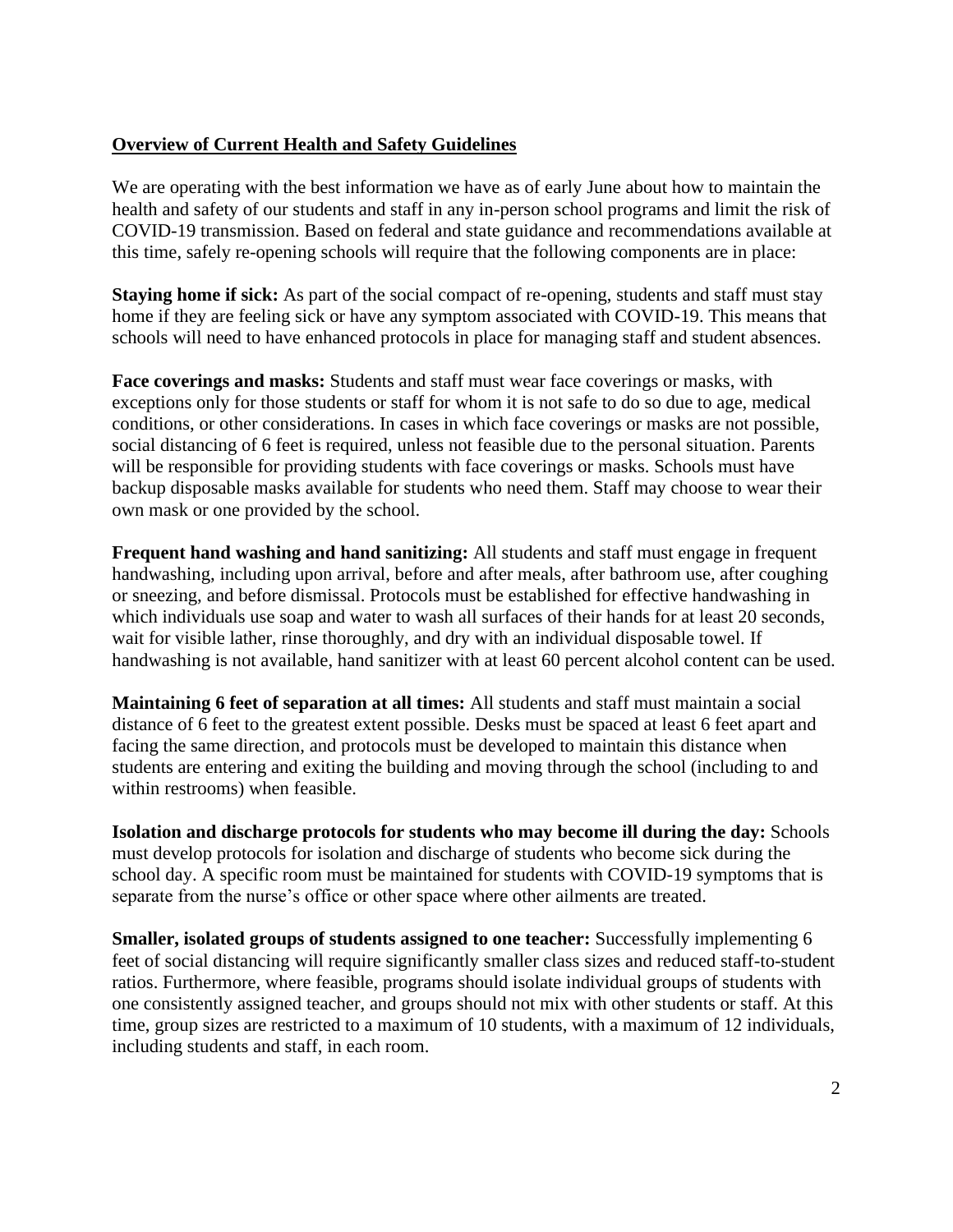**Regular cleaning, sanitizing, disinfecting, and disposal protocols**: Schools will need to undertake new protocols and routines to ensure that facilities and surfaces are regularly cleaned, sanitized, and disinfected in accordance with health and safety guidelines and that hazardous materials are disposed of properly.

**Entry screening and other facility operations**: While additional information about symptom screening and other facility operations will be provided in the coming weeks, after discussions with the COVID-19 Command Center's Medical Advisory Committee, it is not recommended to temperature check students at entry due to the significant number of both false positive and false negative results.

Specifically for this document, we used the following basic assumptions to develop the required supply items and initial recommended ordering quantities:

- Students will bring their own face coverings or masks to school, but schools will have a backup supply of masks on hand for students who do not have them, or if their masks become otherwise not useable during the school day.
- Schools will provide face coverings or masks for all teachers and staff who do not bring their own.
- Students and staff will engage in frequent hand sanitizing.
- Custodians will need to be equipped with appropriate masks, gloves, and a proper waste disposal medium.
- Nurses and health providers will need additional specialized supplies to properly isolate and discharge suspected COVID-19 positive students.

Please note: This is not an exhaustive list of all COVID-19-related supplies. Schools will need to consider additional supply categories – such as hand soap and building cleaning supplies – for which they may need to increase current purchasing quantities. However, these items are not the focus of the lists below, as we are not aware of any supply constraints that would limit the ability of districts or schools to purchase these items on typical timelines.

# **Purchasing Responsibility**

It is each school district's responsibility to acquire the supplies needed to safely and responsibly re-open their school buildings consistent with forthcoming state guidance. The Department will provide technical assistance on ordering the types and volume of supplies outlined in this document, facilitate access to suppliers on state contracts, and offer a dedicated help desk.

The Department's issuance of the federal Elementary and Secondary School Education Relief Fund (ESSER), [http://www.doe.mass.edu/federalgrants/esser/,](http://www.doe.mass.edu/federalgrants/esser/) provides districts with immediate access to grants to fund the cost of supplies.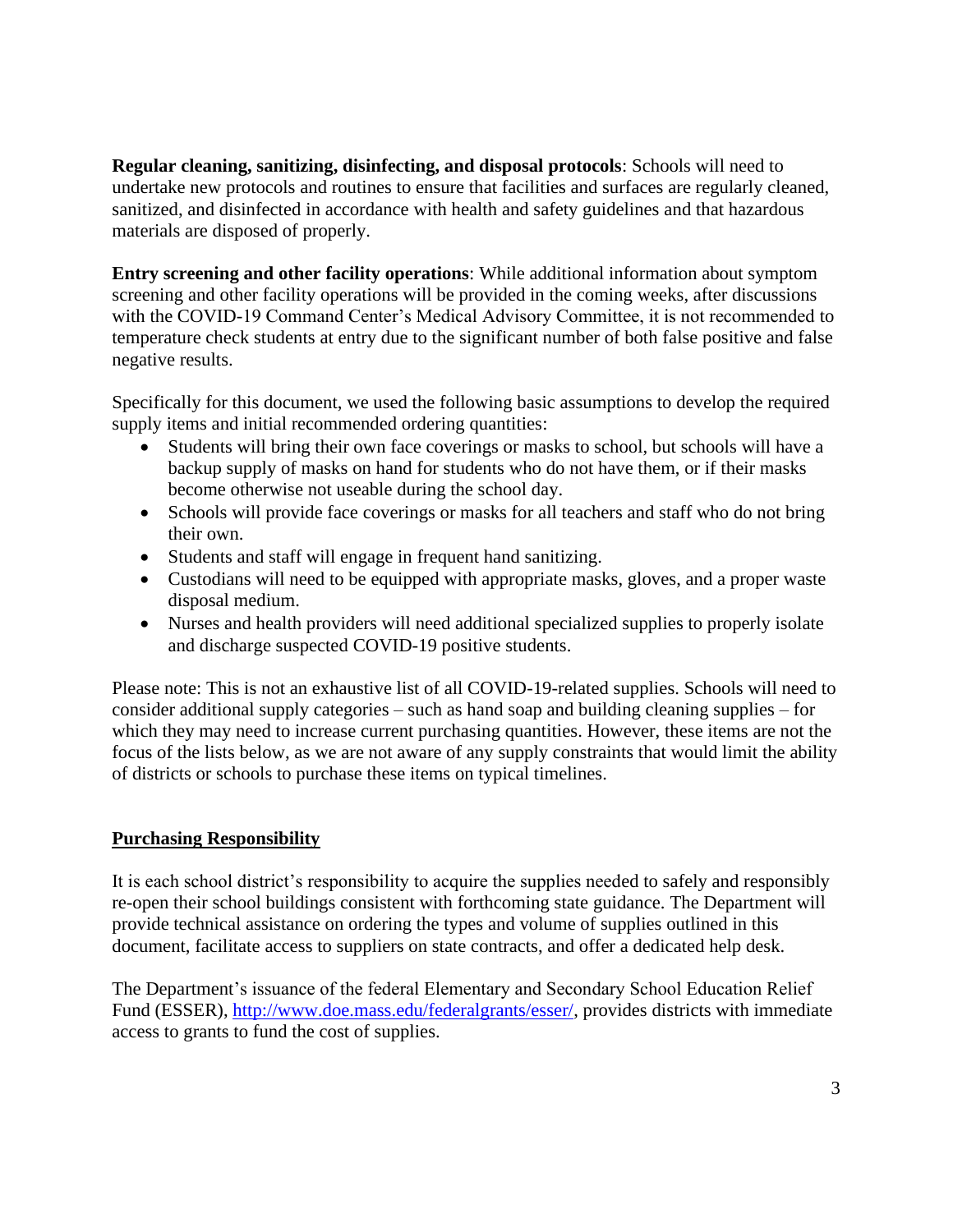## **Required Long Lead Time Supplies and Volumes**

The Department is providing the following required supply list with initial recommended volumes to enable school districts to calculate their individual school needs for an initial 12 week operating period. The replacement rate for the listed items is based on informed estimates from our subject matter experts. Districts should plan to measure actual usage rates during the first 30 days of building operations and adjust their reorder levels accordingly.

#### *Initial recommended quantities per 100 individuals per group per school* **Group Quantity per 100 per group 12-week Supply at 100% Attendance 12-week Supply at 50% Attendance 12-week Supply at 25% Attendance Assumptions Students** 100 masks per week  $1,200$  600  $300$ 1 disposable mask per week per student (to supplement the cloth masks provided by parent/guardian). **Teachers and Teachers and** 500 6,000 3,000 1,500 5 disposable masks per other staff 500 5000 5 disposable masks per week per teacher. **School nurses and health providers** 1,000 12,000 6,000 3,000 10 disposable masks per week per school nurse.

### **DISPOSABLE MASKS**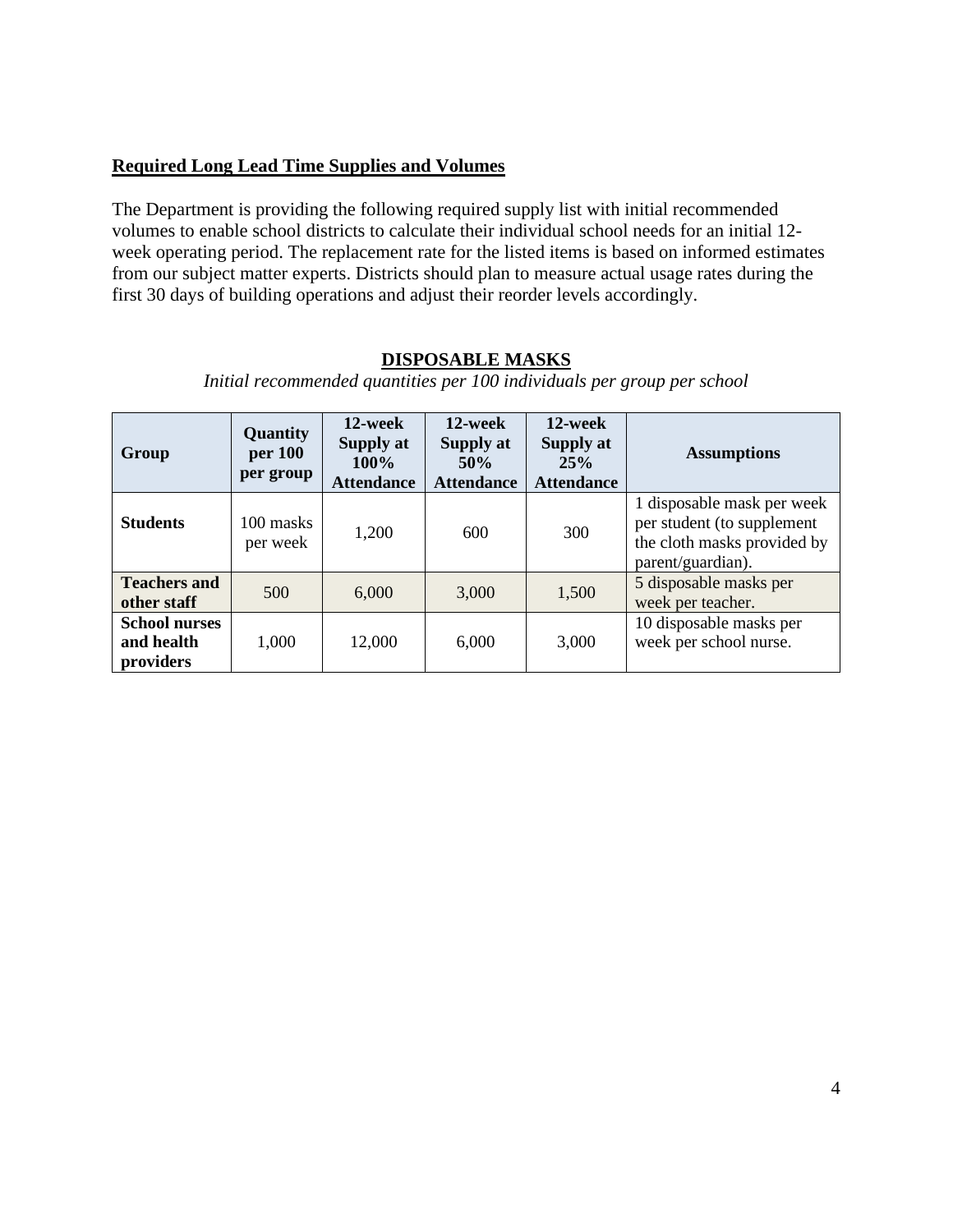# **MATERIALS FOR STAFF MEMBERS WILL WHO MAY BE IN HIGH-INTENSITY CONTACT WITH STUDENTS OR HANDLING WASTE MATERIALS**

*Initial recommended quantities calculated per 1 staff (e.g. nurses, custodians, and some special education teachers and other staff)*

| <b>Item</b>                                                                                                                                                                                   | 1-week<br><b>Supply</b><br>for 1 Staff | 12-week<br><b>Supply</b> | <b>Assumptions</b>                                         |
|-----------------------------------------------------------------------------------------------------------------------------------------------------------------------------------------------|----------------------------------------|--------------------------|------------------------------------------------------------|
| <b>Disposable Nitrile Gloves</b>                                                                                                                                                              | 10                                     | 120                      | 10 pairs disposable nitrile<br>gloves per week, per staff. |
| <b>Disposable Gowns</b>                                                                                                                                                                       | 10                                     | 120                      | 10 disposable gowns per<br>week, per staff.                |
| <b>Eye Protection</b>                                                                                                                                                                         | $\overline{2}$                         | n/a                      | 2 re-usable eye protection<br>per staff total.             |
| <b>Face Shields</b>                                                                                                                                                                           | $\overline{2}$                         | n/a                      | 2 reusable face shields per<br>staff total.                |
| <b>Waste Disposal Medium</b>                                                                                                                                                                  |                                        | n/a                      | 1 unit per staff total.                                    |
| N-95 Ventilating Masks*<br>Note: N-95 masks are recommended only<br>if staff will be in contact with a suspected<br>COVID-19 positive case and/or<br>performing aerosol-generating procedures | 10                                     | 120                      | 10 N-95 masks per week,<br>per staff.                      |

\*KN-95 Ventilating Masks can be substituted for N-95 masks if they have been tested for filtration effectiveness (MDPH Comprehensive Personal Protective Equipment (PPE) Guidance, May 21, 2020)

# **BUILDING SUPPLIES**

| <b>Item</b>                                          | 1-week<br><b>Supply for</b><br>one building | 12-week<br>Supply at<br>100%<br><b>Attendance</b> | 12-week Supply<br>at $50\%$<br><b>Attendance</b> | <b>Assumptions</b>                                                                                    |
|------------------------------------------------------|---------------------------------------------|---------------------------------------------------|--------------------------------------------------|-------------------------------------------------------------------------------------------------------|
| Hand<br><b>Sanitizer</b>                             | $1/3$ gallon/<br>classroom                  | 4 gallons/<br>classroom                           | 2 gallons/<br>classroom                          | 1/3 gallon of hand sanitizer<br>per classroom, per week at<br>100% attendance.                        |
| <b>Disposable</b><br><b>Nitrile</b><br><b>Gloves</b> | 20                                          | 240                                               | 240                                              | 20 disposable nitrile gloves<br>(pair) per week, per<br>custodial staff member at<br>100% attendance. |
| <b>Waste</b><br><b>Disposal</b><br><b>Medium</b>     |                                             | n/a                                               | n/a                                              | 1 disposal medium per<br>school building.                                                             |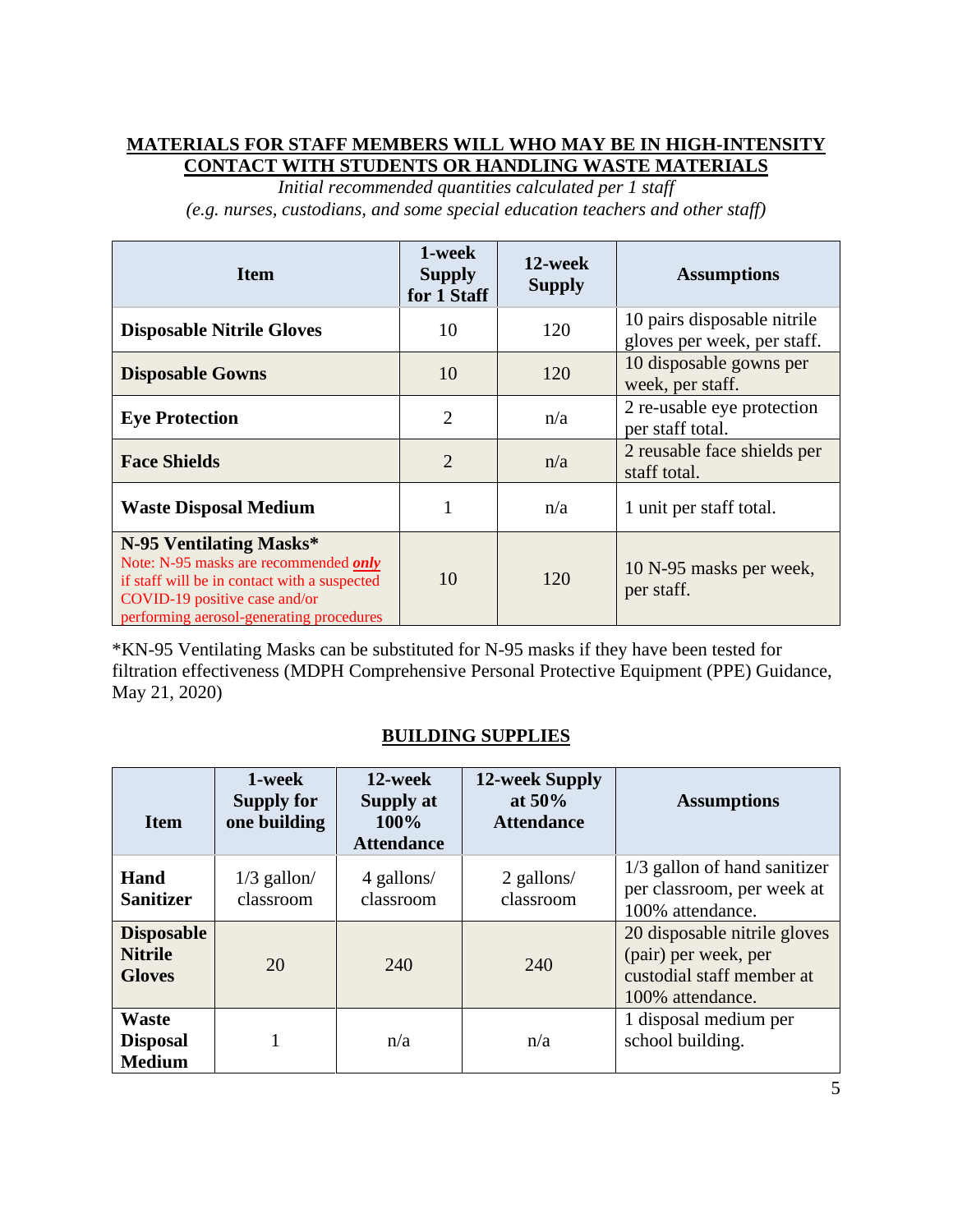These items and volumes are based on current existing federal and state guidance (see links below), with support from DESE's consulting experts.

- <https://www.mass.gov/doc/comprehensive-personal-protective-equipment/download> *(download)*
- [https://www.mass.gov/doc/eea-covid-19-cleaning-of-restrooms-best-practices-5-18-](https://www.mass.gov/doc/eea-covid-19-cleaning-of-restrooms-best-practices-5-18-20/download) [20/download](https://www.mass.gov/doc/eea-covid-19-cleaning-of-restrooms-best-practices-5-18-20/download) *(download)*
- [https://www.cdc.gov/coronavirus/2019-ncov/community/disinfecting-building](https://www.cdc.gov/coronavirus/2019-ncov/community/disinfecting-building-facility.html)[facility.html](https://www.cdc.gov/coronavirus/2019-ncov/community/disinfecting-building-facility.html)

# **DESE/OSD State Purchasing Assistance**

As we work to integrate our K-12 return to school guidance with the Commonwealth's overall multiphase reopening plan, DESE and the Operational Services Division (OSD) are committed to providing support to districts in their acquisition of required supplies.

**Use of State Contracts**: The Operational Services Division can support K-12 public education purchasing needs by providing guidance and access to OSD's Statewide Contracts (SWCs). To assist in these efforts, a [comprehensive list of vendors](https://www.mass.gov/doc/osd-ppe-steady-state-vendors/download) *(download)* and the PPE supplies they sell is posted on [mass.gov](https://www.mass.gov/info-details/covid-19-statewide-contract-resources-for-ppe#ppe-list-of-vendors-) and the [COMMBUYS homepage.](http://www.commbuys.com/) The SWC vendors are a great resource for supplies and equipment. Utilizing state contracts is normal business practice for our municipal colleagues, but should questions arise on how to access vendor quotes, DESE and OSD staff are available to provide assistance.

The Operational Services Division will continue its work with SWC vendors to understand their supply chains so they are ready to fulfill supply orders from individual public buying entities. The supplies schools will need continue to be in demand from all sectors, and OSD is taking steps to enable buyers to find stock from one of the many SWC vendors able to provide these products.

The Department and OSD are in the process of setting up other possible forms of acquisition support. This includes the concept of DESE aggregating individual district orders and executing a "Big Buy" order, with districts responsible for paying for their individual order.

More information about how districts can join the Big Buy will be released no later than Wednesday, June 10. If districts do not wish to participate in the Big Buy, we urge you to move forward and place your key supply orders immediately.

**Available Technical Assistance:** The [OSD Help Desk](mailto:osdhelpdesk@mass.gov) is available to answer questions, help buyers access the SWC vendor list, and advise them on where to find specific products. In addition, Jonna Willis, DESE Procurement Director, is available to support districts with questions. You may contact her at [Jonna.T.Willis@mass.gov.](mailto:Jonna.T.Willis@mass.gov)